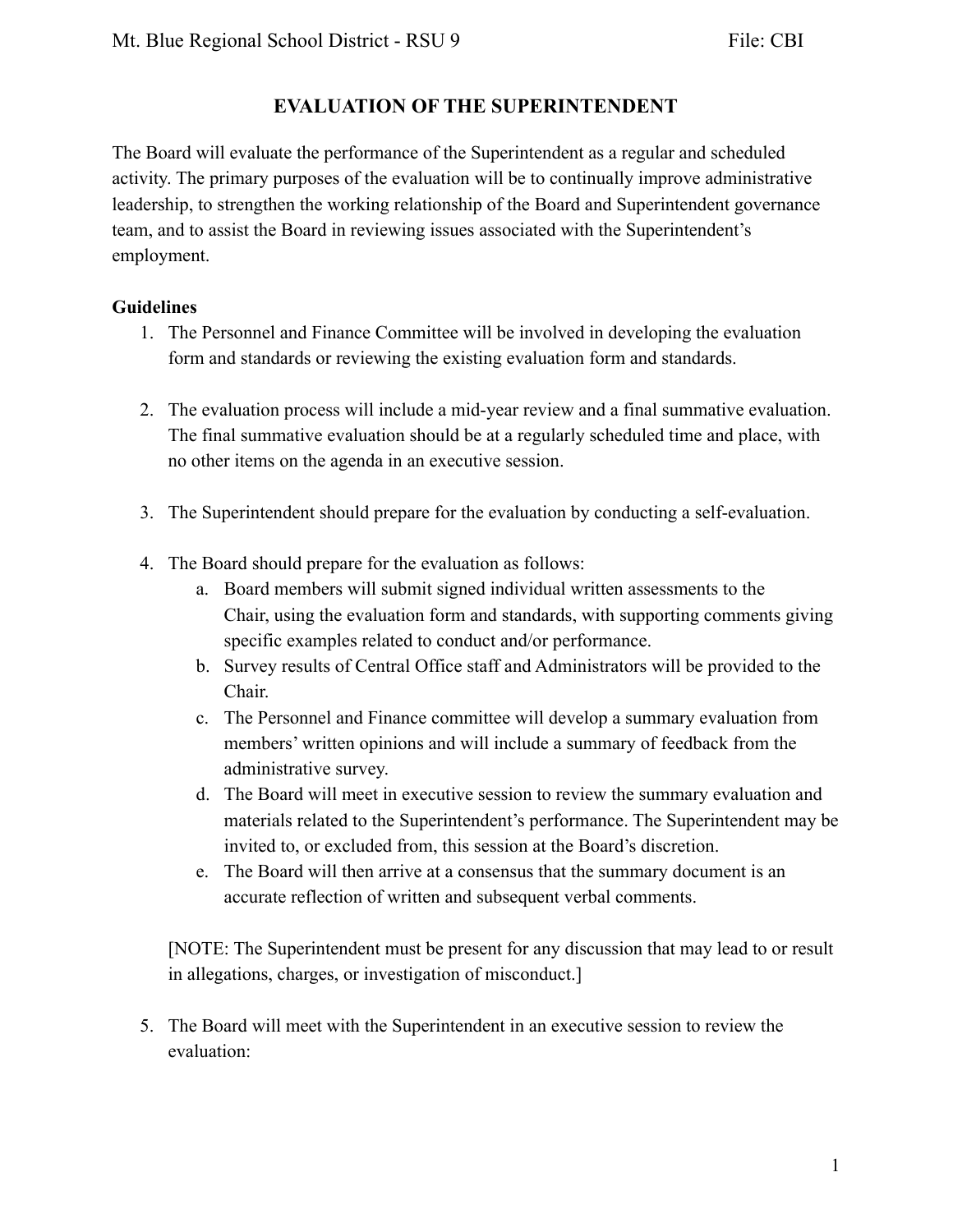## **EVALUATION OF THE SUPERINTENDENT**

- a. The Board will meet with the Superintendent to discuss the evaluation, which should include the individual Board members' written assessments as agreed upon by the Board.
- b. The evaluation should include a discussion of strengths as well as areas identified for improvement.
- c. As no form or set of guidelines can encompass the totality of the Superintendent's responsibilities, the evaluation discussion may include items not described in the evaluation form.
- d. The Board's evaluation should be supported by specific examples of the Superintendent's conduct/performance and should represent the perspective of the majority of the Board.
- e. The Superintendent shall be given the opportunity to provide feedback to the Board regarding his/her perceptions of the working relationship between the Superintendent and the Board and other issues the Superintendent identifies as relevant to his/her job responsibilities and performance.
- 6. The Board will meet in executive session to discuss issues such as compensation, benefits, and extension of the contract that is directly related to the Superintendent's evaluation and employment. The Superintendent may be invited to, or excluded from, this session at the Board's discretion.
- 7. The Board will then meet with the Superintendent in an executive session to discuss compensation, benefits, the extension of the contract, and other matters relevant to the Superintendent's employment.
- 8. Following the completed evaluation process, this document will be signed by the Board Chair and Vice-Chair and placed in the Superintendent's personnel file. The Board Chair shall provide the Superintendent with a written summary of the key elements of the evaluation review.

#### **Performance Objectives**

Using the Superintendent's job description and evaluation(s) for the year and the priorities established by the Board, the Board and the Superintendent will establish mutually agreed upon and clearly understood performance goals for the ensuing year prior to the start of the new school year. Progress toward these goals will be included as part of the next Board evaluation of the Superintendent.